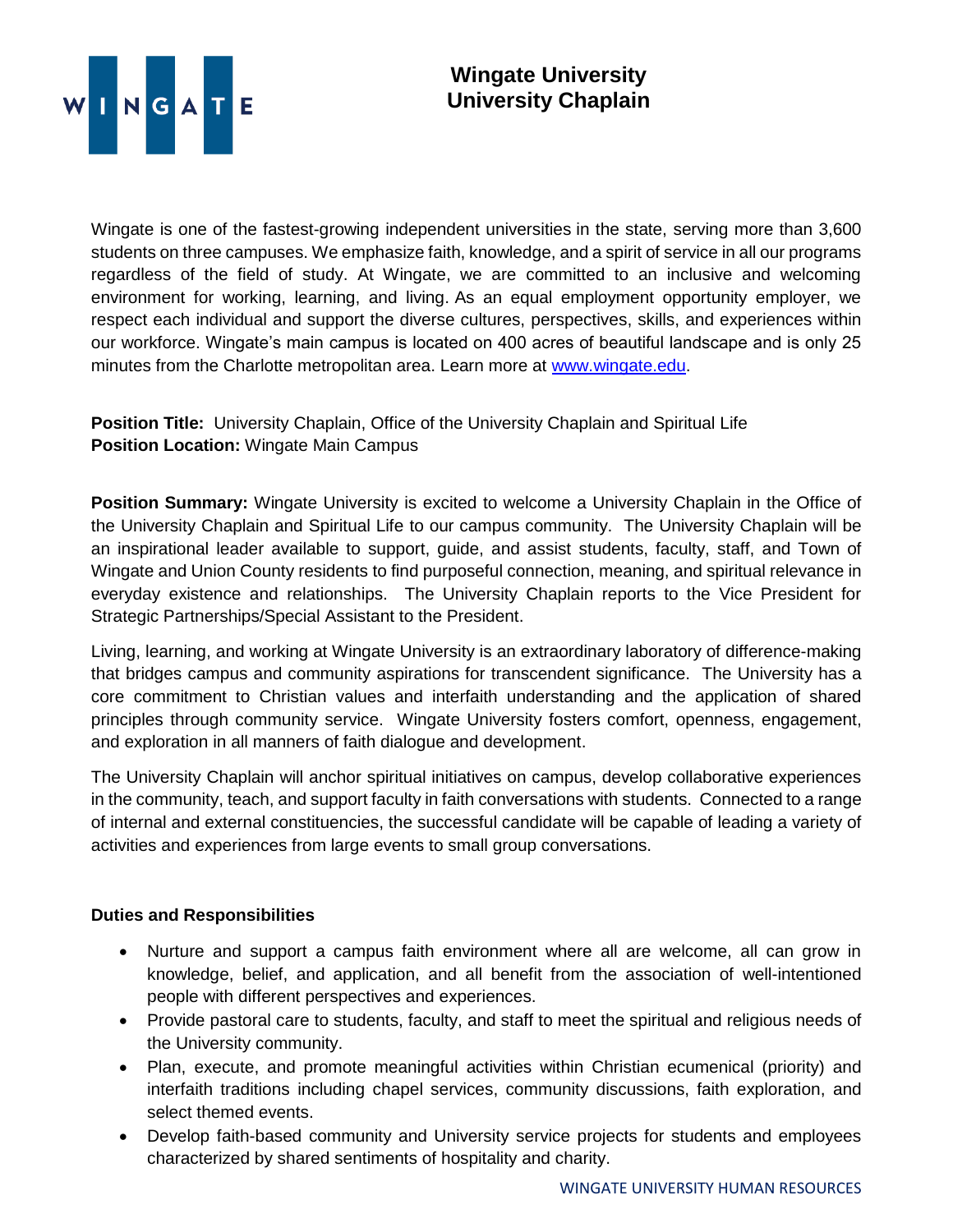- Plan and populate a University Chaplain and Spiritual Life microsite integrated to the Wingate University website that is available for social media access.
- Craft a strategic plan that integrates faith activities, dialogue, gatherings, and ceremonies to a diverse Wingate University culture.
- Network and organize to connect students who seek a faith community with local organizations and leaders.
- Represent Wingate University in matters of faith at local, state, and regional levels.
- Preach and speak on a consistent basis on campus and in the broader local community.
- Form advisory councils of (1) community faith leaders; (2) faculty and staff; and (3) students to inform the work of the Office of the University Chaplain and Spiritual Life.
- Leverage connections with the extended faith community to expand mental health services for campus constituents.
- Collaborate with Student Life to monitor and encourage the expansion of faith-based student groups coordinating any affiliation with like-minded community interests.
- Advise senior and executive leadership teams on matters of faith and spirituality related to emerging trends, campus climate, local issues, and peer and aspirant institutional norms.
- Serve as a member of the Senior Management Team.
- Strategize with the Career Center and the Collaborative for the Common Good to create and execute values-based and faith-based student internships and externships.
- Teach an undergraduate class, or classes, based on credentials, curricular needs, and staffing requirements.
- Seek grant opportunities for programs and projects that advance the work of the Office of the University Chaplain and Spiritual Life.

## **Qualifications and Experience**

- Earned master's or doctoral degree(s) from an accredited institution
- Ability to manage stress associated with ministering to members of the campus community who seek counseling and conversation
- 10+ years of experience in higher education, ministerial vocation, non-profit leadership, chaplaincy, counseling, or related work
- A vision for integrating faith exploration and spiritual development within the context of an independent institution committed to community impact and local and regional partnerships
- An understanding of the Christian, interfaith, unaffiliated, and atheist sentiments and dynamics in society, within organizations, and on university campuses
- Effective communicator across multiple mediums and a wide variety of audiences
- A biblical, persuasive, engaging, contemporary faith and worship leader
- Interfaith knowledgeable
- Academically prepared and credentialed to teach
- Relational, inspirational, motivational
- Proven bridge-builder and connector
- Highly organized
- Skilled in data management and research to ensure program success
- Committed to a vocational calling focused upon faith development at Wingate University on campus, in the classroom, and through service to the community